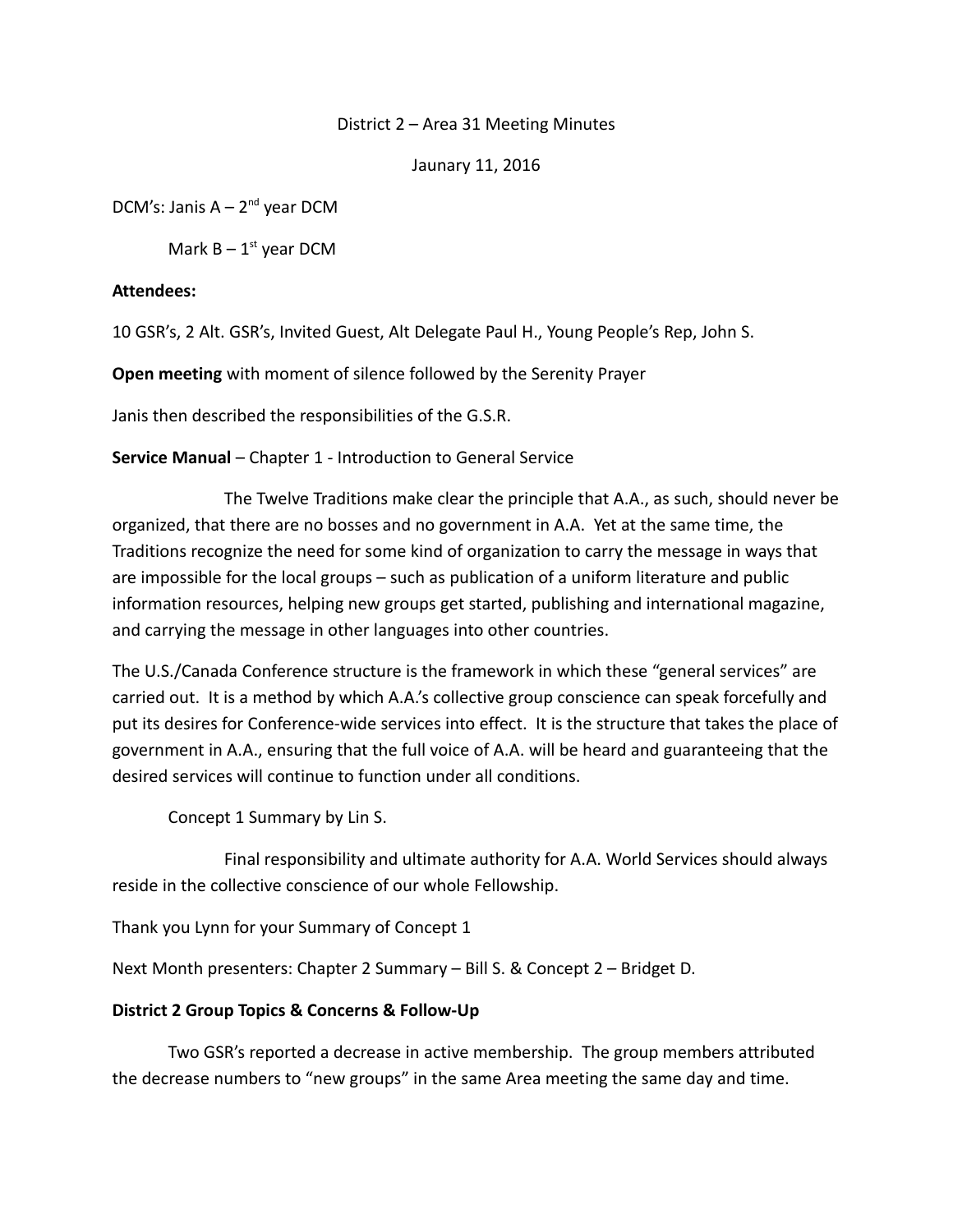One Group Shepard calls group members the night before a business meeting as a reminder. Seems to be working very well to increase attendance.

One member has been taking money from meeting baskets as they are passed around during a meeting. A group conscious was held by members at one group with some positive suggestions to address the issue.

At that one group, group members now personally pass the basket rather than hand it member to member. Another agreed upon outcome by the group conscious was not to confront the individual alone if at all. The individual has been identified as an attendee at 3 area groups.

#### **DCM Report**

District 2 has been invited to chair an open AA meeting at NERAASA in February. See new business for group voting on this new issue.

#### **Area 31 Delegate Paul H.**

**The Spring Assembly** will be held in early April. The assembly will be a method to help our Delegate prepare to represent Area 31 at the New York General Service Conference.

**The Area 30 & 31 MA State Convention** will be held November 11-13, 2016. The planning committee meets most months on the last Tuesday of the month at the Sheraton Franmingham. Members from this area usually meet at the old Plantation Inn parking lot in Chicopee (right off exit 6 of the MA pike) at 6pm to attend the 7:30 meeting at the Sheraton. All invited to participate in this yearly event.

**NERAASA** is getting closer. The event is the weekend of February 26-28, 2016. All committees welcome help from AA members who would like to get involved in service. It's a great way to learn more about how AA works. The next planning committee meeting will be Thursday, January 28, 2016 at 7:00 pm at the Sheraton, in downtown Springfield.

**The Round-Up** will be held May 20-22, 2016. This event is when we will hear a report from our Delegate who participated in the General Service Conference in N.Y. The planning committee for the Round-up meets the  $2^{nd}$  Wednesday of each month at 6 pm at the Grace United Church on Pleasant St…..volunteers welcome….again a way to get active in service.

As the Area Alternate Delegate, Paul H. is planning to do a presentations at the Spring Assembly in April on the topic of GSR's and other topics that GSR's should have some knowledge